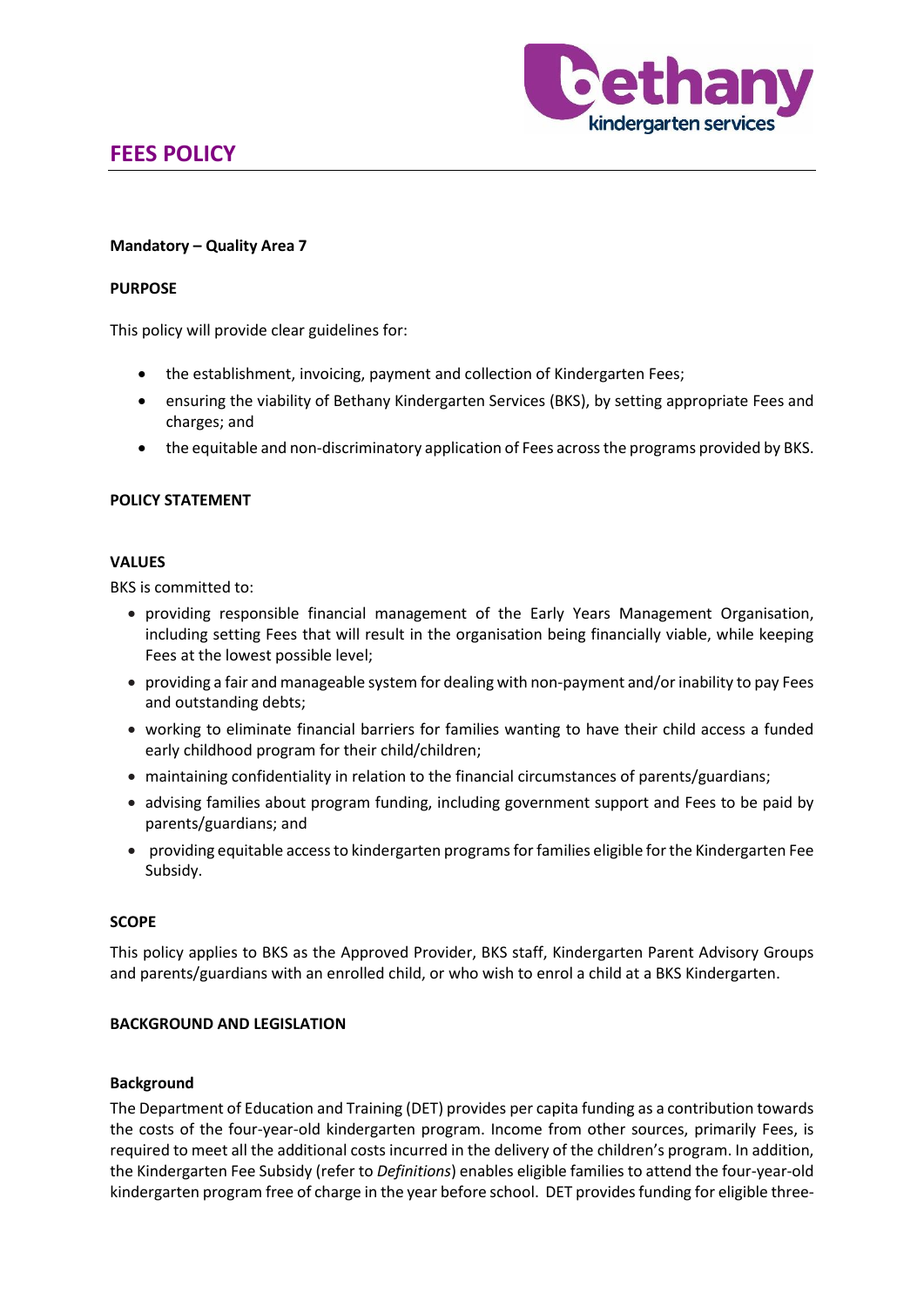year-old Aboriginal and Torres Strait Islander children, and children known to Child Protection or referred to Child FIRST, to access kindergarten programs as outlined in the DET Kindergarten Guide. Pre-kindergarten (3 year old) programs do not receive government funding. All costs associated with the pre-kindergarten program are met by the payment of parent Fees.

DET requires that Early Years Management Organisations have a comprehensive written Fees policy, and the content of this policy must be communicated to families. The policy must include a written statement about the Fees to be charged, as required under Regulation 168(2) (n), and the payment process. All families must be informed of applicable term and annual Fees at the time of enrolment. Services must also advise eligible families of the Kindergarten Fee Subsidy arrangements. The Fees charged must comply with the *Kindergarten Fee Subsidy – Fees Policy* ), and be responsive to the local community and the viability of the organisation. *The DET Kindergarten Funding Guide* outlines the criteria to be covered in the policy.

# **Legislation and Standards**

Relevant legislation and standards include but are not limited to:

- *Charter of Human Rights and Responsibilities 2006* (Vic);
- *Child Wellbeing and Safety Act 2005* (Vic);
- *Disability Discrimination Act 1992* (Cth);
- *Education and Care Services National Law Act 2010;*
- *Education and Care Services National Regulations 2011*: Regulation 168(2)(n);
- *Equal Opportunity Act 2010* (Vic);
- *Family Assistance Legislation Amendment (Child Care Rebate) Act 2011;*
- *National Quality Standard,* Quality Area 7: Leadership and Service Management Standard 7.3: Administrative systems enable the effective management of a quality Service.

The most common amendments to listed legislation can be found at: Victorian Legislation- Victorian Law Today: http:/www.legislation.vic.gov.au Commonwealth Legislation –ComLaw: http:/www.comlaw.gov.au

## **DEFINITIONS**

The terms defined in this section relate specifically to this policy.

**Approved Provider:** An individual or organisation that has been approved by the DET as fit and proper (in accordance with Sections 12, 13 and 14 of the National Law) to operate one or more education and care services. BKS is the Approved Provider for all BKS Services.

**Bethany Kindergarten Services:** the Approved Provider as defined above.

**Bethany Kindergarten Services Central Support:** The centralised administration and support team with overarching responsibility for the delivery of BKS Kindergarten programs.

**Child Care Benefit (CCB**) **– For Registered Care only**: A Commonwealth Government payment to help families who use registered care services. Eligible families can receive a Child Care Benefit. Details are available at [www.familyassist.gov.au/payments/family-assistance-payments/child](http://www.familyassist.gov.au/payments/family-assistance-payments/child-care-benefit/)[care-benefit/](http://www.familyassist.gov.au/payments/family-assistance-payments/child-care-benefit/) - the CCB is no longer applies to sessional kindergarten from 01 July 2018, contact DET for further information.

**Early Years Management Organisation:** Bethany Kindergarten Services (BKS)

**DET:** Department of Education and Training.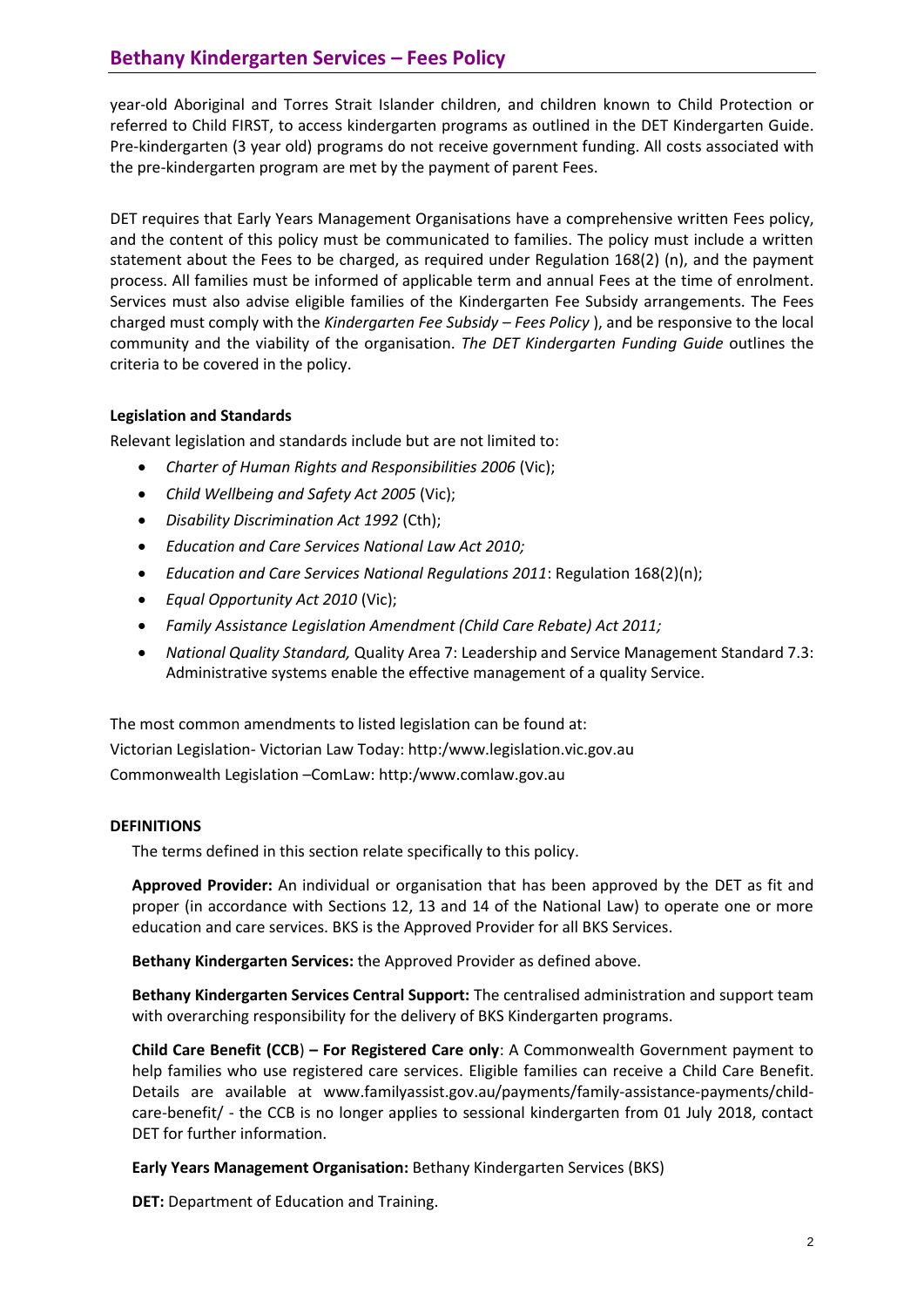**Early Start Kindergarten:** A funding program that enables three-year-old Aboriginal and Torres Strait Islander children, and children known to Child Protection or referred to Child FIRST to attend an additional kindergarten program that is planned and delivered by an early childhood teacher for a specific number of hours. Details are available at [http://www.education.vic.gov.au/childhood/parents/kindergarten/Pages/earlystart.aspx.](http://www.education.vic.gov.au/childhood/parents/kindergarten/Pages/earlystart.aspx)

**Fees Policy**: this policy as amended from time to time.

**Fees:** The contribution made by parents or guardians of the Kindergarten children to the cost of the program provided to the Kindergarten children.

**Kindergarten Children:** The children enrolled and attending at the Service.

**Kindergarten Parent Advisory Group:** The group established by parents of the Kindergarten children at each Service.

**Kindergarten Acceptance Deposit:** A charge to secure a place that has been offered in a program at the service. This is deducted from Kindergarten term Fees.

**Kindergarten Fee Subsidy (KFS):** A state government subsidy paid directly to BKS to enable eligible families to attend a funded kindergarten program free of charge in the year before school. Details are available at

[http://www.education.vic.gov.au/childhood/providers/funding/Pages/kinderFeesubsidy.aspx](http://www.education.vic.gov.au/childhood/providers/funding/Pages/kinderfeesubsidy.aspx)

**Kindergarten Registration Fee**: A payment contributing to administrative costs associated with the processing of a child's enrolment application for a place in a program at the Service.

**Late collection charge:** A charge that may be imposed by BKS as the Approved Provider when parents/guardians are late to collect their child/children from the program (refer to Attachment 1 – Fee information for families).

**Nominated Supervisor:** A person who has been nominated by the Approved Provider of the Service under Part 3 of the Act to be the Nominated Supervisor of that service, and who has consented to that nomination. The Nominated Supervisor has day-to-day responsibility for the Service in accordance with the National Regulations. All Services must have a Nominated Supervisor.

**Pre-Kindergarten:** A 3 year old Kindergarten Program (refer BKS Parent Handbook).

**Registered Care - in relation to CCB:** Care provided by nannies, grandparents, relatives or friends, educators working within kindergartens, occasional care services and outside school hours care services that are registered with the Family Assistance Office. Eligible families can receive some reimbursement of costs when using a registered care provider. Details are available at [www.familyassist.gov.au/](http://www.familyassist.gov.au/payments/family-assistance-payments/child-care-benefit/)

[payments/family-assistance-payments/child-care-benefit/](http://www.familyassist.gov.au/payments/family-assistance-payments/child-care-benefit/) - the CCB no longer applies to sessional kindergarten from 01 July 2018, contact DET for further information.

**Regulation:** The *Education and Care Services National Regulations 2011*

**Responsible Person:** An educator who consents to being placed in day-to-day charge of the Service.

**Service:** An associate member kindergarten of BKS.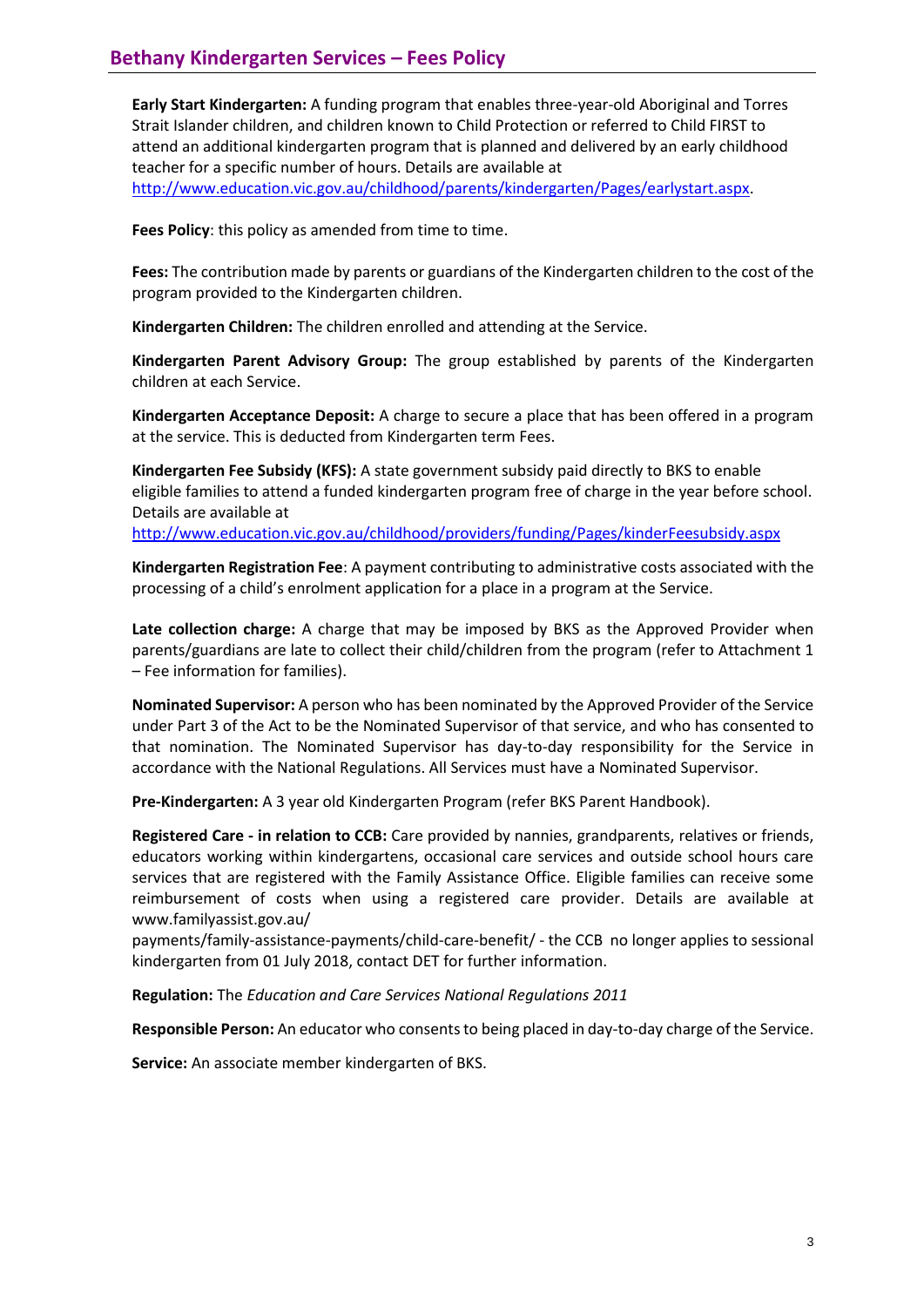## **SOURCES AND RELATED POLICIES**

#### **Sources**

*DET Kindergarten Funding Guide* 

## **Service policies**

- *Complaints and Grievances Policy*
- *Delivery and Collection of Children Policy*
- *Enrolment and Orientation Policy*
- *Inclusion and Equity Policy*
- *Privacy and Confidentiality Policy*

## **PROCEDURES**

## *BKS as the Approved Provider is responsible for:*

- Developing and reviewing the BKS budget to determine fee income requirements;
- setting the Fees for all BKS Services;
- developing a Fees Policy that balances the parent's/guardian's capacity to pay Fees, while providing a high-quality program and maintaining organisational viability;
- implementing and reviewing the Fees Policy in line with the requirements of *DET Kindergarten Funding Guide*
- ensuring that this Fees Policy is based on the principles of the *Kindergarten Fee Subsidy;*
- considering any issues regarding Fees that may be a barrier to families enrolling at BKS and removing those barriers wherever possible;
- reviewing the number of families experiencing financial hardship and the effectiveness of the procedures for late payment and support offered;
- considering options for payment when affordability is an issue for families;
- providing all parents/guardians with access to a statement of Fees and charges (refer to Attachments 2 and 3) upon enrolment of their child, and ensuring that the *Fees Policy* is readily accessible to families (Regulation 171);
- requiring all parents/guardians to agree to pay Fees via agreement in the kindergarten enrolment form;
- providing all relevant information and maintaining relevant documentation regarding those with entitlement to concessions;
- collecting and recording all Fee payments;
- complying with the BKS *Privacy and Confidentiality Policy* regarding financial and other information received, including in relation to the payment/non-payment of Fees; and
- notifying parents/guardians within 14 days of any proposed changes to the Fees charged or the way in which the Fees are collected (Regulation 172(2)).

## *The Nominated Supervisor and Responsible Person are responsible for:*

- communicating this policy and payment options to families;
- complying with the BKS *Privacy and Confidentiality Policy* regarding financial and other information received, including in relation to the payment/non-payment of Fees;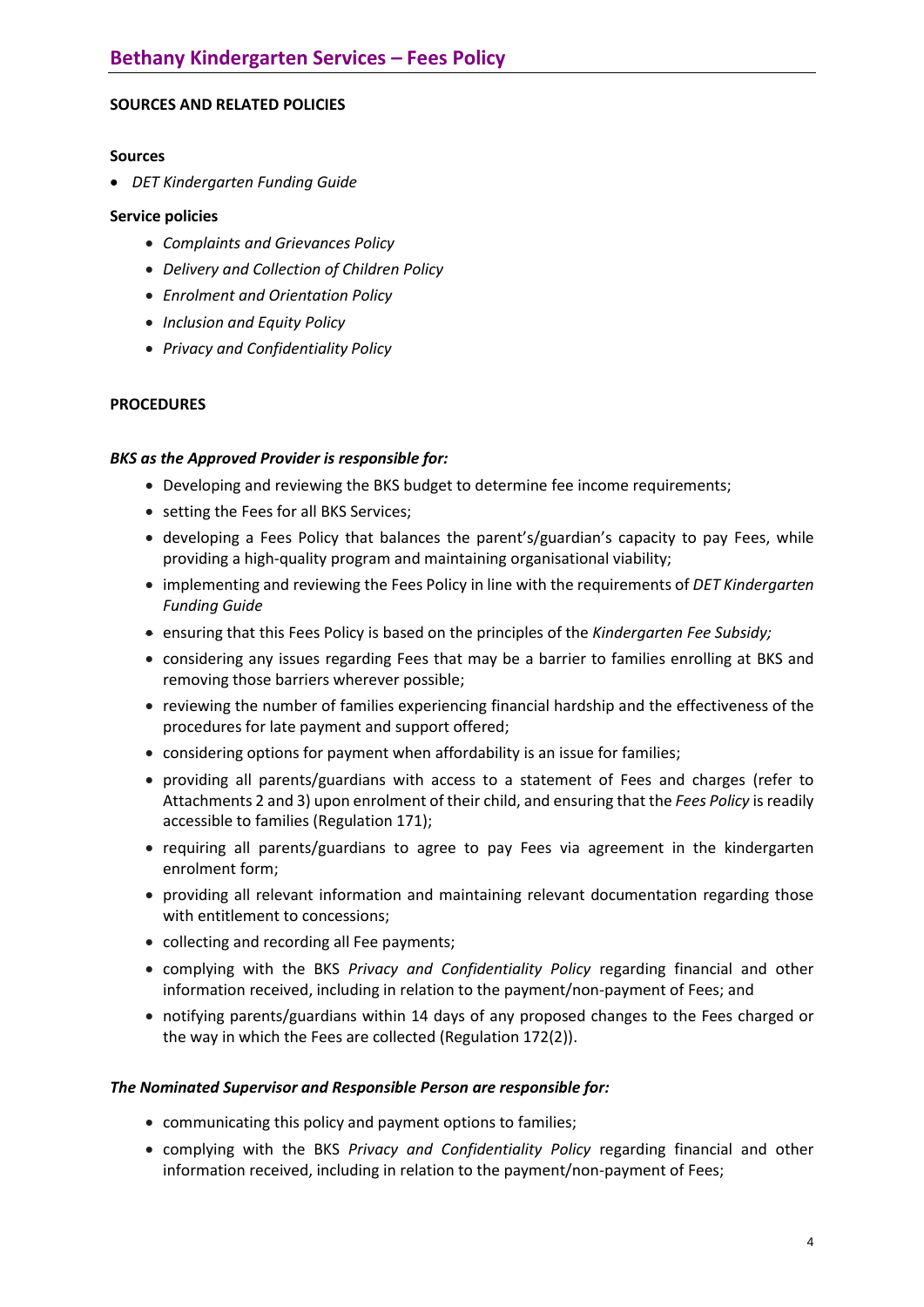# *All BKS staff are responsible for:*

- informing BKS as the Approved Provider of any complaints or concerns that have been raised regarding Fees at the Service;
- referring parents/guardians questions in relation to this policy to BKS Central Support as the Approved Provider; and
- when required assisting the Approved Provider, in sighting supporting documentation for access to the Kindergarten Fee Subsidy.

## *Parents/guardians are responsible for:*

- paying Fees by the due date;
- ensuring BKS have current contact details;
- providing the required documentation to enable BKS to claim the Kindergarten Fee Subsidy for eligible families (refer to Attachment 1 – Fee Information for Families);
- notifying BKS as the Approved Provider if experiencing difficulties with the payment of Fees; and
- reading the attached documentation (refer Attachment 1: Fee Information for Families).

## **EVALUATION**

In order to assess whether the values and purpose of this Policy have been achieved, BKS as the Approved Provider will:

- monitor the implementation of, compliance with and complaints about this Policy;
- keep the Fees Policy up to date with current legislation, research, policy and best practice; and
- revise the Fees Policy and the procedures set out in the Fees Policy as required.

## **ATTACHMENTS**

Attachment 1: Fee Information for Families.

## **AUTHORISATION**

This policy was adopted by the Bethany Kindergarten Services Board in July 2018

**NEXT REVIEW DATE 01 JUNE 2020**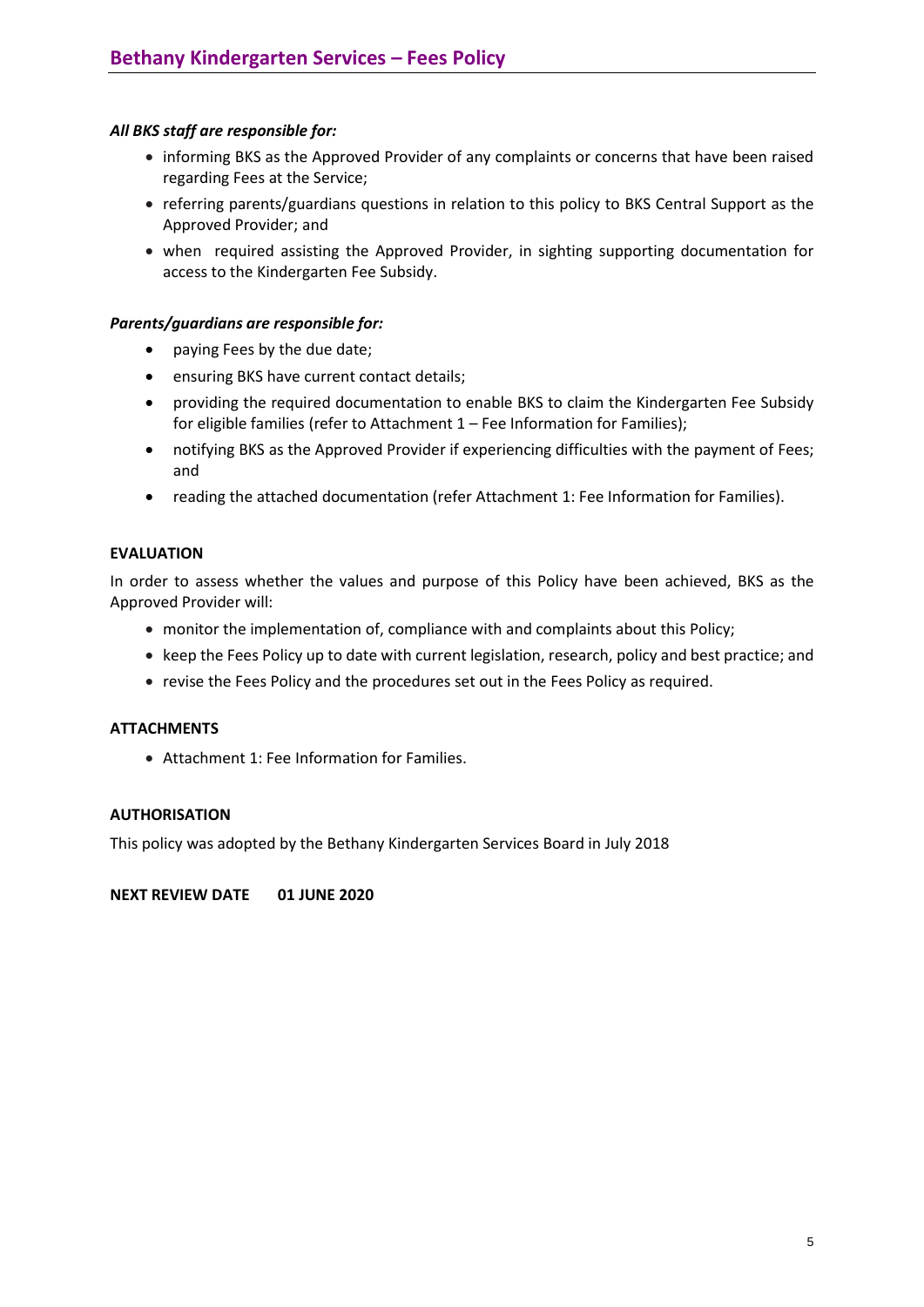## **ATTACHMENT 1: FEE INFORMATION FOR FAMILIES**

## **1. Why are Fees necessary?**

The Department of Education and Training (DET) provides per capita funding as a **contribution**  toward the costs of providing a four-year-old kindergarten program. BKS meets the balance of costs through charging Fees. Three-year-old kindergarten is funded exclusively by parent Fees. DET provides a Kindergarten Fee Subsidy (refer below) that enables children from eligible families to attend a four-year-old kindergarten program free of charge in the year before school. DET also provides funding to assist eligible three-year-old Aboriginal and Torres Strait Islander children, and children known to Child Protection or referred to Child FIRST, to access additional kindergarten programs. Kindergarten Fees are compulsory and must be paid by the due date. BKS provides a range of support options to parents/guardians experiencing difficulty with payment of Fees.

## **2. How Fees are set?**

The BKS Board sets Fees each year for the programs offered by BKS services, taking into consideration:

- financial viability of BKS Kindergartens and the Early Years Management Organisation;
- the level of government funding provided for the program, including the per capita and Kindergarten Fee Subsidy;
- availability of other income sources, such as grants;
- Fees charged by similar services in the area;
- capacity of parents/guardians to pay Fees;
- requirements of the *DET Kindergarten Funding Guide;* and
- reasonable expenditure in meeting the agreed program quality and standards.

## **3. Are there other Kindergarten Charges?**

- **Kindergarten Registration Fee:** BKS charges an administration fee to register a child for kindergarten. This fee is not charged to families who have provided BKS with evidence of being eligible for a Kindergarten Fee Subsidy. This fee is not refundable.
- **Kindergarten Acceptance Deposit:** BKS charges a fee for families accepting a kindergarten place. This fee is deducted from Kindergarten Term Fees. Families accepting a four year old place that have provided BKS with evidence of being eligible for a Kindergarten Fee Subsidy are not required to pay the kindergarten acceptance deposit.
- **Late Collection Charge**: The BKS Board reserves the right to implement a late collection charge when parents/guardians are frequently late in collecting a child from the service. This charge will be set at a level determined by the BKS Board.
- **Levies**: BKS does not charge families any additional levies.

# **4. Fundraising**

Fundraising may be undertaken by Kindergarten Parent Advisory Groups to pay for additional items for the Service. The participation in fundraising is voluntary. The BKS Parent Advisory Group Partnership Agreement provides further information regarding fundraising activity.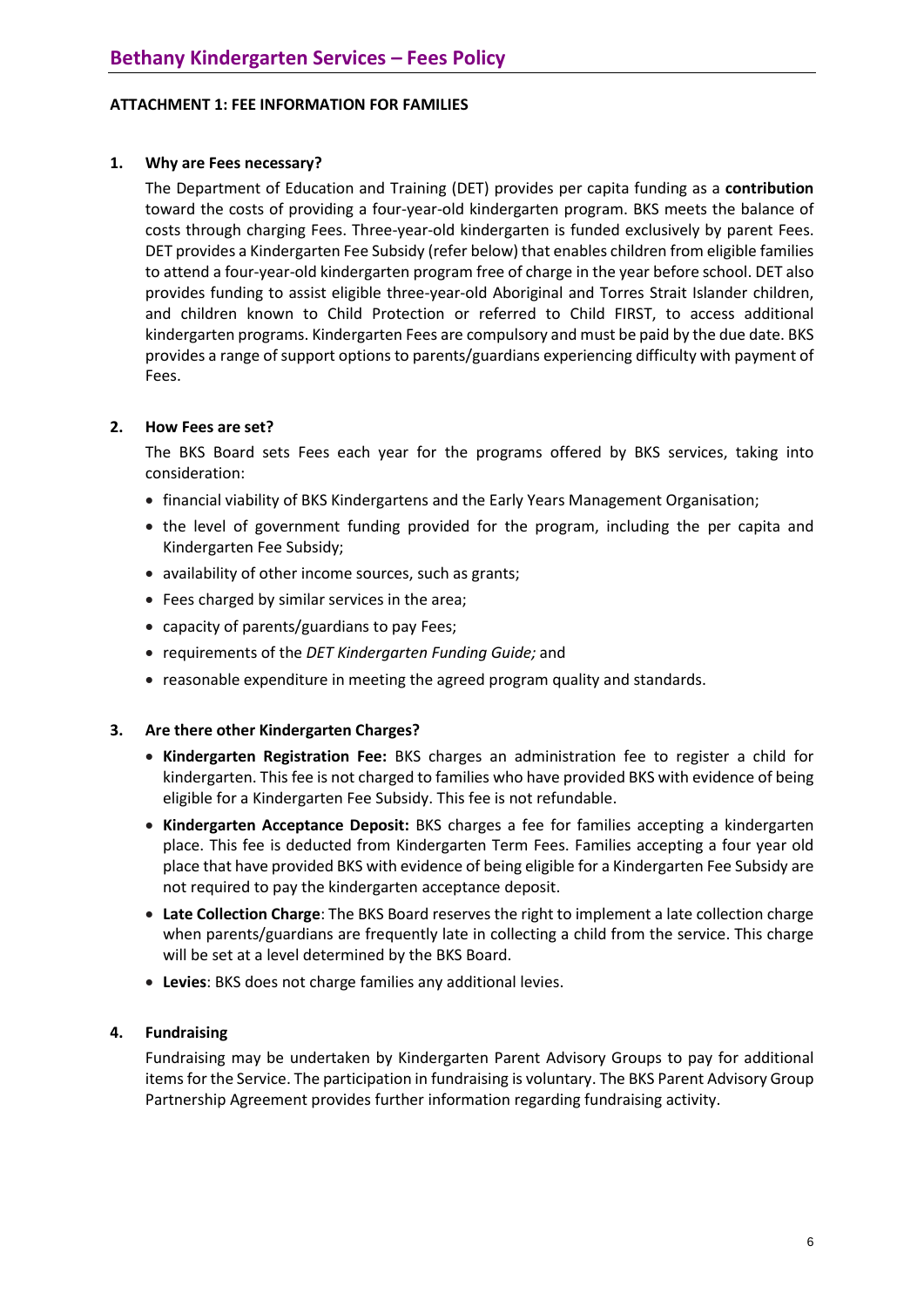## **5. Subsidies**

## **5.1 Kindergarten Fee Subsidy**

For eligible families, the State Government provides a Kindergarten Fee Subsidy to provide for 15 hours of kindergarten per week. Eligibility conditions can be found on the DET website. Families who are currently eligible for the Kindergarten Fee Subsidy (four year old programs only) include those where:

- $\div$  the child is identified by a parent, carer or legal guardian as an Aboriginal and/or Torres Strait Islander
- $\hat{\mathbf{v}}$  the child individually holds, or has a parent or guardian who holds one of the following:
	- a Commonwealth Health Care Card;
	- \* a Commonwealth Pensioner Concession Card;
	- a Department of Veterans' Affairs Gold Card or White Card;
	- \* Refugee visa (subclass 200);
	- In-country special Humanitarian visa (subclass 201);
	- Global Special Humanitarian concern visa (subclass 202);
	- \* Temporary Humanitarian concern visa (subclass 786);
	- Protection visa (subclass 866);
	- Emergency Rescue visa (subclass 203);
	- Woman at risk visa (subclass 204) or
	- $\div$  Bridging visas A-E;
	- $\hat{P}$  The child is identified on their birth certificate as being multiple birth child (triplets or more).

Supporting documentation must be sighted by BKS as the Approved Provider on acceptance of a place or during the year if a family becomes eligible for a Kindergarten Fee Subsidy or a concession card expires. It is the responsibility of the family to provide this information to BKS. Families are eligible for the Kindergarten Fee Subsidy for the full term in which their concession is valid.

## **5.2 Early Start Kindergarten Grants**

Three-year-old Aboriginal and Torres Strait Islander children and children known to Child Protection or referred to Child FIRST are eligible to attend Early Start Kindergarten. This is an additional funded early childhood program that is planned and delivered by a qualified early childhood teacher free of charge. BKS receives funding for children who meet the eligibility criteria. Contact BKS Enrolments for further information.

## **6. Child Care Benefit (CCB) – For Registered Care**

Child Care Benefit (CCB) - receipts will no longer be issued due to a change in the legislation.

Further details are available at <http://www.humanservices.gov.au/customer/services/centrelink/child-care-benefit>

[http://www.education.gov.au](http://www.education.gov.au/)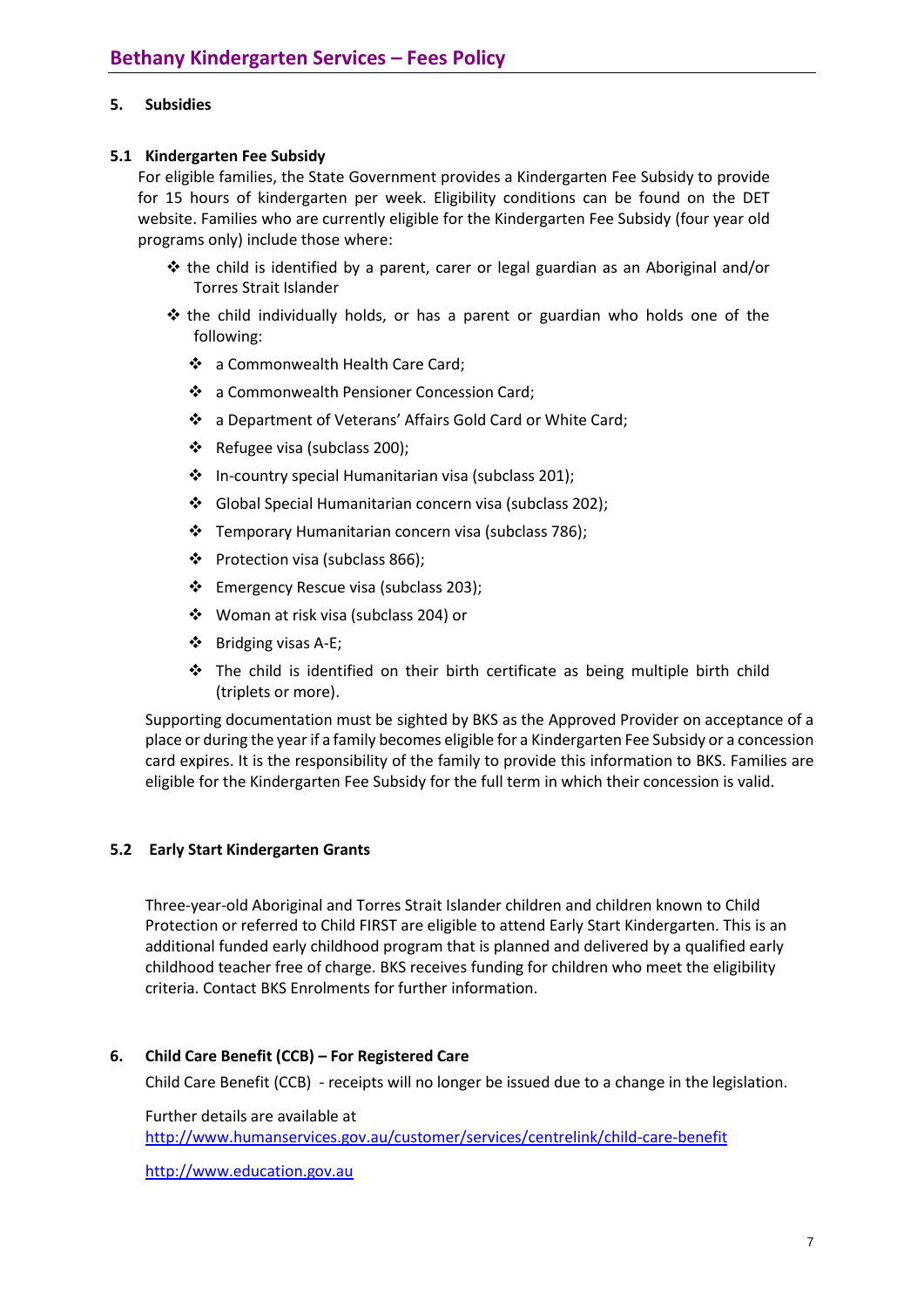## **7. Invoicing and Payment of Fees**

The BKS Board will regularly review payment options and procedures to ensure that they are inclusive and sensitive to families' cultural and financial situations.

Kindergarten Term Fees will be invoiced annually to parents/guardians. Unless fully paid at the commencement of the year, each term's fee must be paid by the date indicated on the invoice. Invoices and any subsequent statements will be accompanied with payment instructions.

Families may choose from the following payment options:

- self-managed banking transfers;
- Cash/cheque
- credit card;
- direct debit instalments (Credit or Debit card); or
- Centrepay instalments.

Fees are due in advance of attendance, and are due as indicated for each Term on the invoice. The first term's Fees must be received in full, or an approved payment plan must be in place through Direct Debit, Centrepay or an agreed arrangement, prior to a child commencing at a service.

For children enrolled after the commencement of a Term, the Term fee will be charged as the Acceptance Deposit and will be charged at a pro-rata fees rate from the date of confirmed Acceptance.

An invoice will be issued and Fees must be paid according to the specified due dates. Receipts will be provided within 5 business days following payments received.

Parents/guardians experiencing difficulty in paying Fees are requested to contact BKS Central Support to discuss an agreed payment plan.

The *Privacy and Confidentiality Policy* of BKS will be complied with at all times in relation to a family's financial/personal circumstances.

## **8. Overdue Fees**

If Fees are not paid by the due date a reminder will be sent to parents/guardians. Where payment is still not received within a further two weeks, BKS will contact families to discuss payment options; including:

- continuing to work with families to resolve the debt through an extended payment plan;
- employing the services of a debt collector to recover unpaid fees through legal action;
- where a debt collector is appointed it may be the responsibility of families to pay the costs incurred by BKS in appointing the debt collector.

## **9. Notification of fee changes during the year**

Parents/guardians will be notified one term in advance of any fee increase and will be offered the option to request a payment plan.

# **10. Refund of Fees**

*Refund for families eligible for the Kindergarten Fee Subsidy*

 if a family becomes eligible for the Kindergarten Fee Subsidy during a term, a full refund of the applicable term's Fees (and the Kindergarten Enrolment Fee, where applicable) will be provided when evidence of this eligibility is provided to BKS.